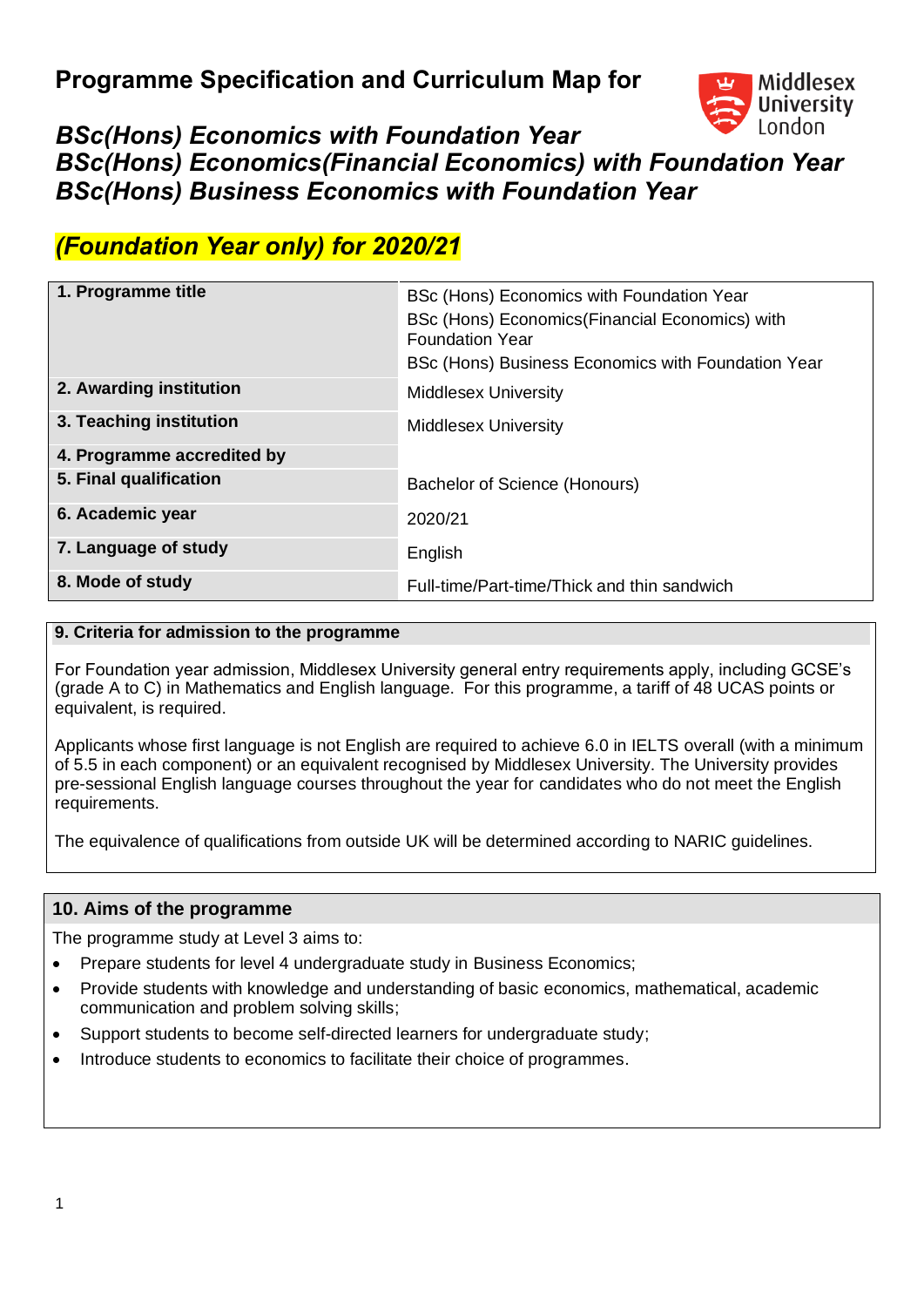| 11. Programme Outcomes                                                                                                                                                                                                                                                                               |                                                                                                                                                                                                                                                                                                                                                                                                                                                                                                                      |
|------------------------------------------------------------------------------------------------------------------------------------------------------------------------------------------------------------------------------------------------------------------------------------------------------|----------------------------------------------------------------------------------------------------------------------------------------------------------------------------------------------------------------------------------------------------------------------------------------------------------------------------------------------------------------------------------------------------------------------------------------------------------------------------------------------------------------------|
| A. Knowledge and understanding                                                                                                                                                                                                                                                                       | <b>Teaching/learning methods</b>                                                                                                                                                                                                                                                                                                                                                                                                                                                                                     |
| On completion of this programme the successful<br>student will have knowledge and understanding of:<br>1. foundations of mathematics and statistics;<br>strategies and techniques to support<br>2.<br>undergraduate studies;<br>3. fundamental principles of business and theories<br>of accounting; | Students gain knowledge and understanding through a<br>range of learning approaches including lectures,<br>seminars, presentations, guest lectures, case studies,<br>workshops and projects.<br>Lectures will provide core knowledge and students will<br>have further opportunities to develop this knowledge<br>and understanding in seminar classes and workshops.<br>Guest speakers, industry talks and visits will also<br>provide knowledge of application of economic theories<br>to the real business world. |
|                                                                                                                                                                                                                                                                                                      | <b>Assessment Methods</b>                                                                                                                                                                                                                                                                                                                                                                                                                                                                                            |
|                                                                                                                                                                                                                                                                                                      | Students' knowledge and understanding is assessed<br>by formative activities, summative assessed<br>coursework, oral presentations and written<br>examinations, as well as in-class and on-line tests.                                                                                                                                                                                                                                                                                                               |
| <b>B. Skills</b>                                                                                                                                                                                                                                                                                     | <b>Teaching/learning methods</b>                                                                                                                                                                                                                                                                                                                                                                                                                                                                                     |
| On completion of this programme the successful<br>student will be able to:<br>apply analytical skills by using basic<br>1.<br>mathematical and statistical techniques;<br>2. research and evaluate information and apply to<br>given problems;<br>3. apply problem solving strategies to scenarios   | Students learn cognitive skills through tasks<br>undertaken within seminar classes, laboratories and<br>workshops. This includes team-based activities,<br>exercises, presentations, debates and directed<br>discussion.                                                                                                                                                                                                                                                                                             |
| and formulate solutions;<br>4. reflect on their learning development;                                                                                                                                                                                                                                | <b>Assessment Method</b>                                                                                                                                                                                                                                                                                                                                                                                                                                                                                             |
|                                                                                                                                                                                                                                                                                                      | Students' skills are assessed by coursework<br>assignments, written examinations, case studies,<br>group reports, presentations and written examinations.                                                                                                                                                                                                                                                                                                                                                            |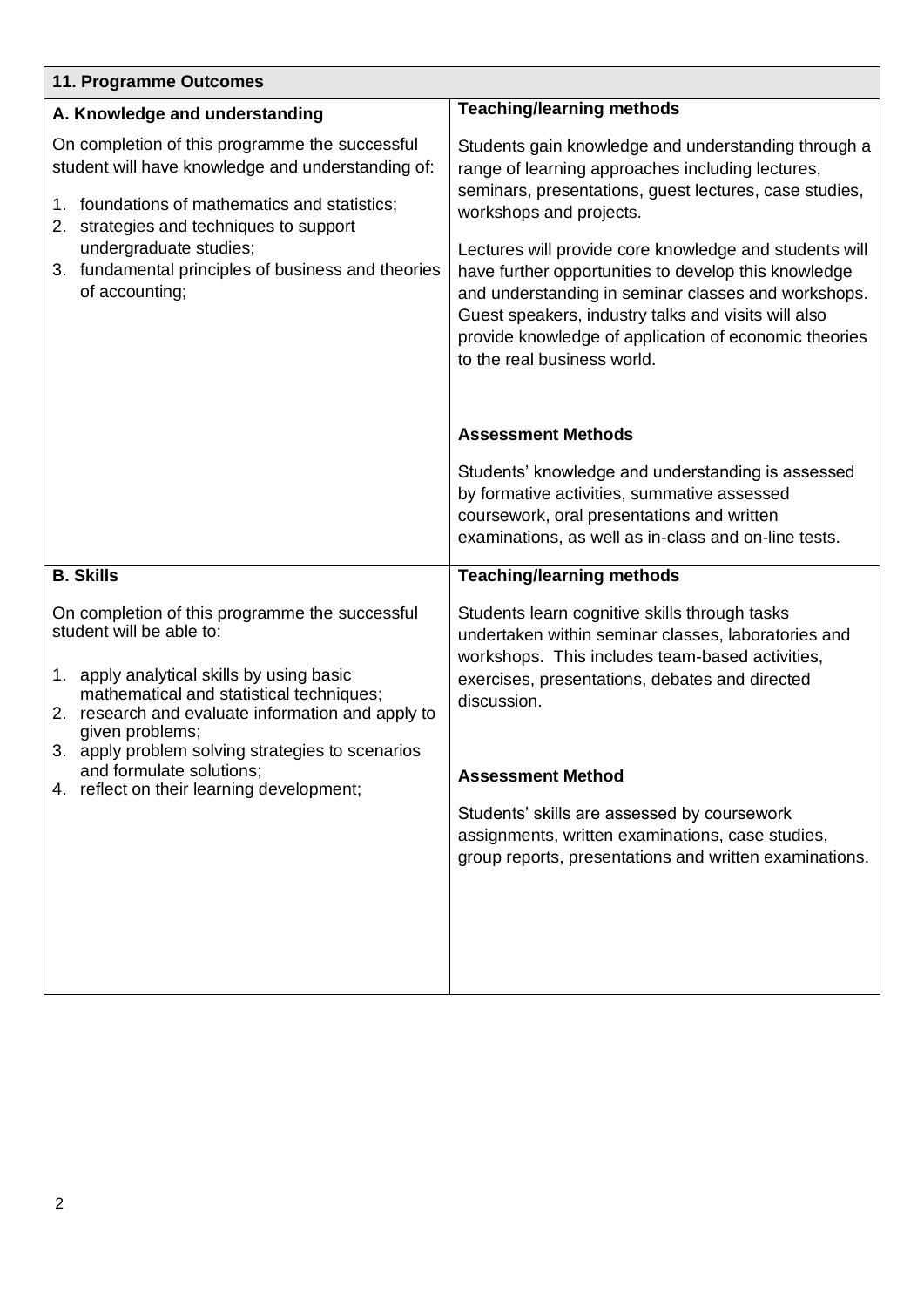#### **12. Programme structure (levels, modules, credits and progression requirements) 12. 1 Overall structure of the programme (1) Full time – 4 year programme with Foundation Year (480 credits)**  *Level 3* Level 4 -Level 6: refer to normal corresponding programme specifications **(2) Part-time mode** Students can only study full time in foundation year, but can be part time from year 1 onwards. MBS0005 Academic Writing & Research Skills for Business (30 credits) MGT0005 Introduction to Business (30 credits) MSO0205 Fundamentals of Business **Mathematics** (30 credits) ACC0303 Accounting Foundation Project (30 credits)

| 12.2 Levels and modules                  |                 |                        |
|------------------------------------------|-----------------|------------------------|
|                                          |                 |                        |
| Level 3                                  |                 |                        |
| <b>COMPULSORY</b>                        | <b>OPTIONAL</b> | <b>PROGRESSION</b>     |
|                                          |                 | <b>REQUIREMENTS</b>    |
| Students must take all of the following: | None            | Students must pass     |
| <b>MBS0005</b>                           |                 | all level 3 modules to |
| <b>MGT0005</b>                           |                 | progress.              |
| <b>MSO0205</b>                           |                 |                        |
| ACC0303                                  |                 |                        |
|                                          |                 |                        |
|                                          |                 |                        |

| 12.3 Non-compensatable modules (note statement in 12.2 regarding FHEQ levels) |             |  |  |  |  |  |  |
|-------------------------------------------------------------------------------|-------------|--|--|--|--|--|--|
| Module level                                                                  | Module code |  |  |  |  |  |  |
| None                                                                          | None        |  |  |  |  |  |  |

### **13. Curriculum map**

See Curriculum Map attached at the end of this document.

#### **14. Information about assessment regulations**

Middlesex University Assessment Regulations apply to this programme.

## **15. Placement opportunities, requirements and support (if applicable)**

Placement not available to foundation year study.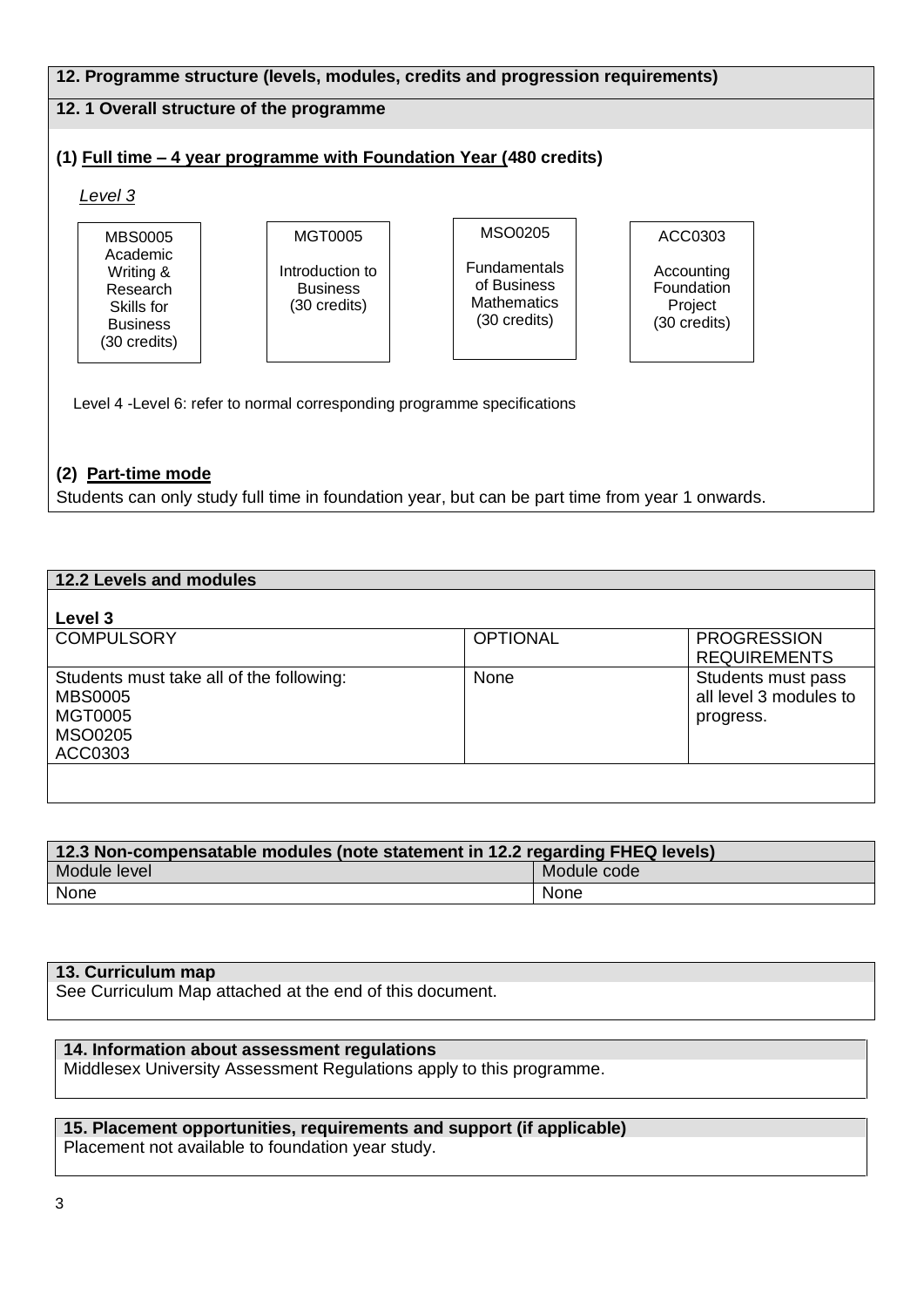The Employability Centre, CG07, includes an MDX work experience team that can provide support and guidance for placements, internships, work experience opportunities and volunteering. The employability advisor for the Business School who can specifically help you is Elaine Elson, who can be contacted on extension 15341 or by email at [E.Elson@mdx.ac.uk](mailto:E.Elson@mdx.ac.uk)

### **16. Future careers (if applicable)**

Economists with analytical and quantitative skills are highly sought after by the private and public sector, big and small firms, large international agencies, schools and universities, economic policy makers, and social organisations. Students exiting the programme could have a career as:

- Applied Economist
- Business Analyst
- Economic Consultant
- Energy Research Officer
- Environmental Economist
- Financial Policy Advisor
- Graduate Economist
- Health Economist
- International Economist
- Institution Development Coordinator
- Teaching Assistant in Economics
- Microeconomic Analyst
- Policy Analyst
- Trainee Dealer
- Pricing departments for Mobile phone companies, airlines, power industry, etc.

Graduating students with a BSc (Hons) Business Economics with Foundation Year Degree will be advantageously equipped to further complement their technical skillset with Middlesex's newly developed Master of Behavioural Economics in Action.

### **17. Particular support for learning (if applicable)**

- Dedicated programme support team
- English Language support
- Learning Resources
- Learning Enhancement Team
- Personal and professional development sessions
- Programme Handbook and Module Handbooks
- Welcome programme
- Wellbeing service
- On-line learning environment on MyUnihub
- Visiting speakers seminar series
- Learning Resources including specialised software
- Training on using Bloomberg and Datastream specialist data base for economic and financial data
- Access to the Chartered Management Institute web-based activities and resources
- One-to-one consultation with tutors during their office hours
- Graduate Academic assistants and Student Learning Assistants providing peer supports students' learning.

| 18. JACS code (or other relevant coding<br>system) | L <sub>100</sub>                          |
|----------------------------------------------------|-------------------------------------------|
| 19. Relevant QAA subject benchmark<br>group(s)     | QAA Subject Benchmark in Economics (2019) |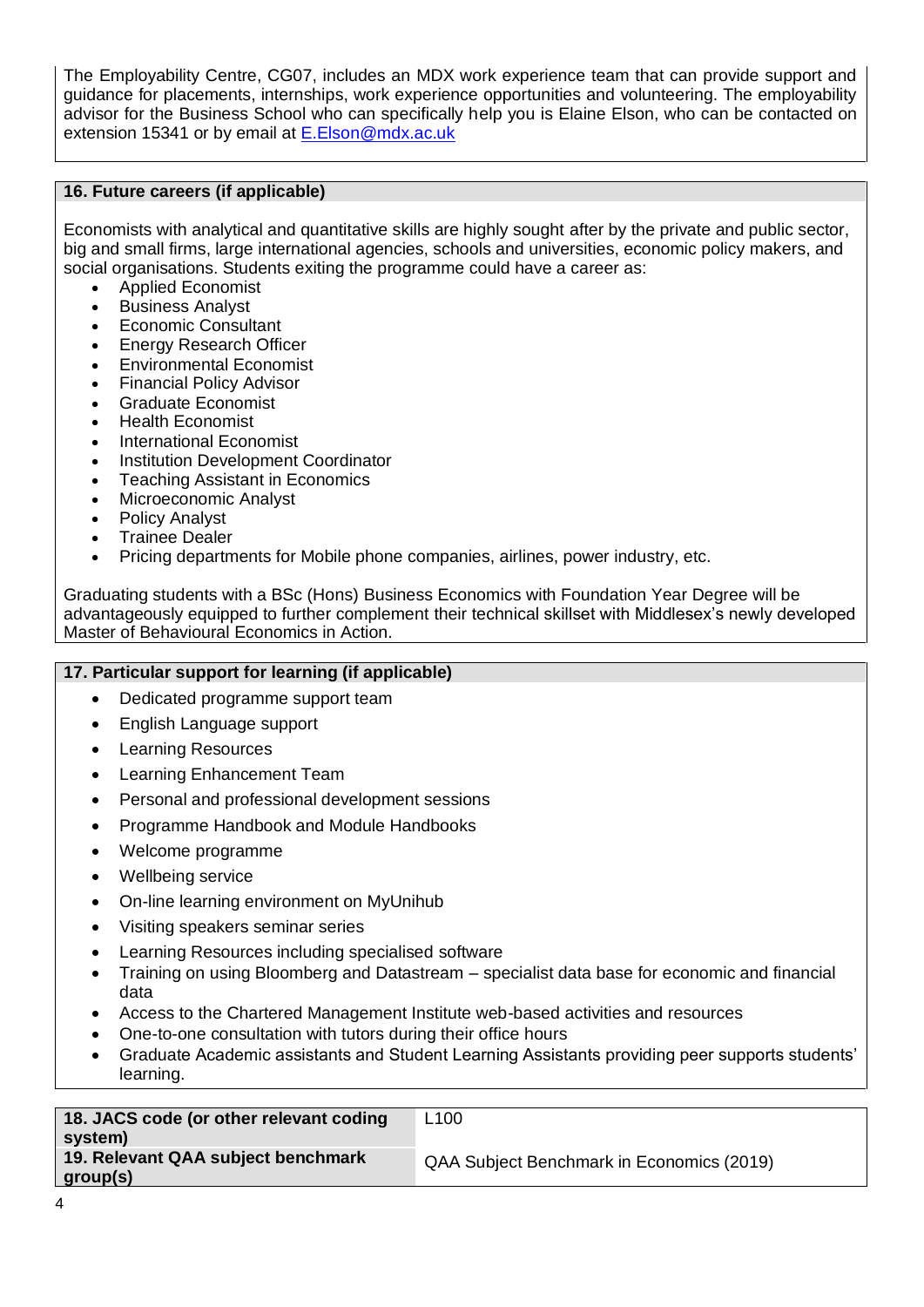### **20. Reference points**

- QAA Guidelines for programme specifications
- QAA Framework for Higher Education Qualifications (FHEQ)
- QAA Subject Benchmark in Economics
- QAA Codes of Practice
- Middlesex University Regulations
- Middlesex University Mission and Vision
- Middlesex University and Business School Learning, Teaching and Assessment Strategy
- Middlesex University Learning Framework Programme

### **21. Other information**

Opportunities available to students: Sage, Datastream and Bloomberg Certification Distinguished Lecture Series

Please note programme specifications provide a concise summary of the main features of the programme and the learning outcomes that a typical student might reasonably be expected to achieve if s/he takes full advantage of the learning opportunities that are provided. More detailed information about the programme can be found in the programme handbook and the University Regulations.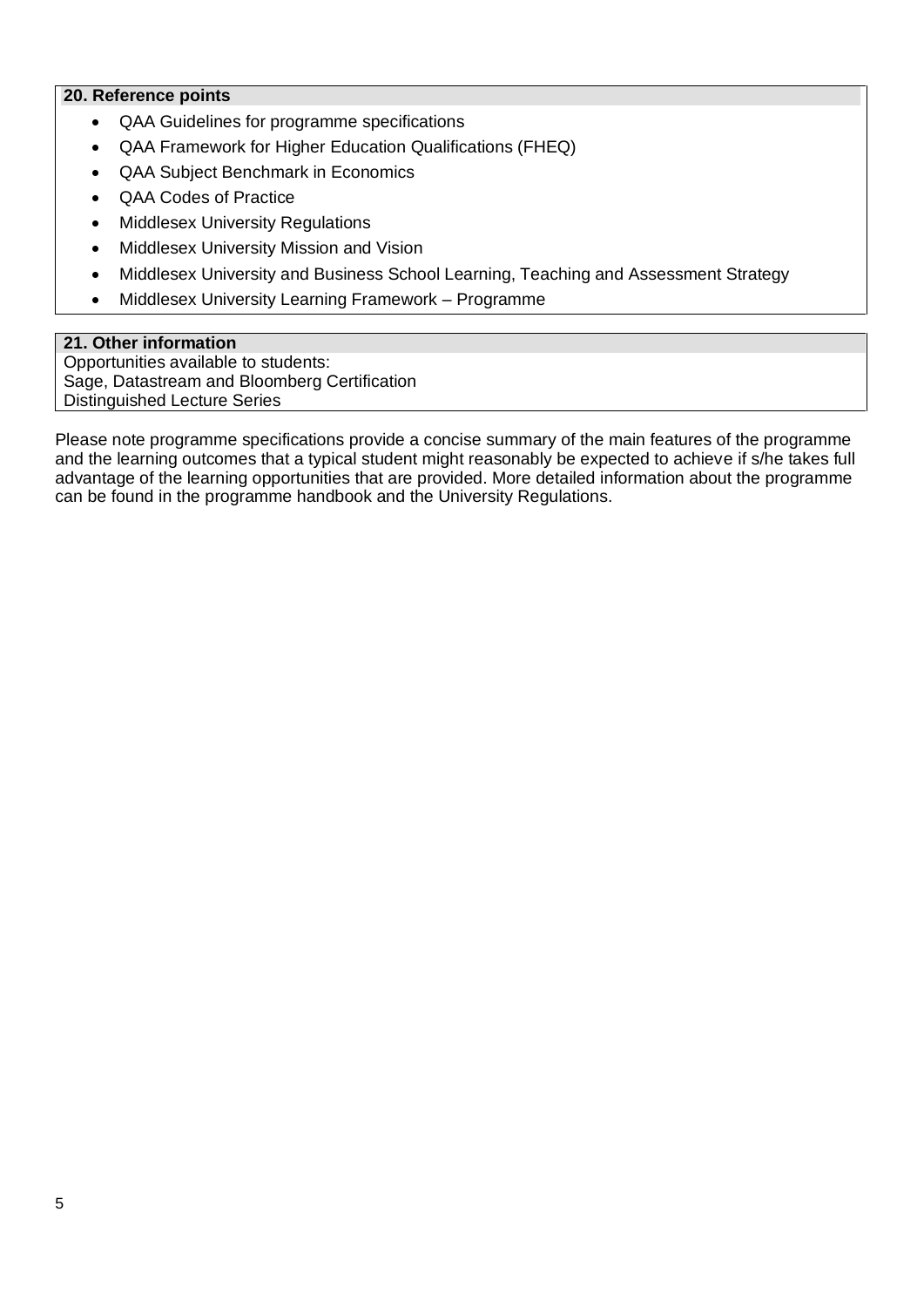### **Curriculum map for** *BSc (Hons) Economics with Foundation Year* **Curriculum map for** *BSc (Hons) Economics (Financial Economics) with Foundation Year* **Curriculum map for** *BSc (Hons) Business Economics with Foundation Year Foundation Year for 2020/21 only*

This section shows the highest level at which programme outcomes are to be achieved by all graduates, and maps programme learning outcomes against the modules in which they are assessed.

#### **Programme learning outcomes**

|                | Knowledge and understanding                                                     |
|----------------|---------------------------------------------------------------------------------|
| A <sub>1</sub> | foundations of mathematics and statistics;                                      |
| A <sub>2</sub> | strategies and techniques to support undergraduate studies;                     |
| A <sub>3</sub> | fundamental principles of business and theories of accounting;                  |
| <b>Skills</b>  |                                                                                 |
| B <sub>1</sub> | apply analytical skills by using basic mathematical and statistical techniques; |
| B <sub>2</sub> | research and evaluate information and apply to given problems;                  |
| B <sub>3</sub> | apply problem solving strategies to scenarios and formulate solutions;          |
| <b>B4</b>      | reflect on their learning development;                                          |